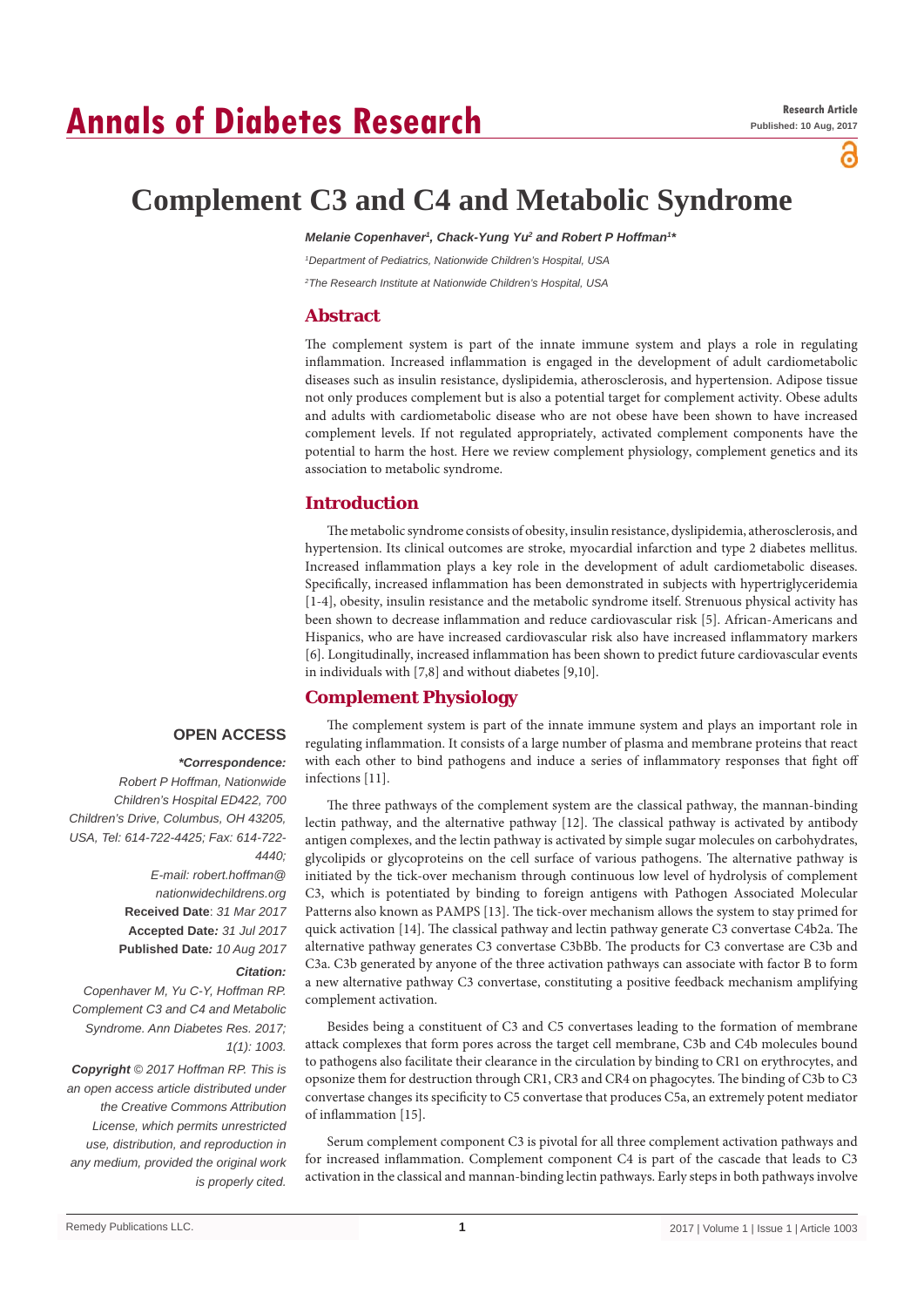

with the C4b2a complex to form a C5 convertase, activating C5 to C5a and C5b. C3a, C5a and C3a desArg, a breakdown product of C3a increase inflammation, cause endothelial dysfunction and vascular smooth muscle contraction. C3a desArg also increases adipocyte free fatty acid uptake and triglyceride synthesis and release. The latter increases insulin resistance. Chylomicrons enhance the slow continuous breakdown of C3 through the Alternative Pathway or Tick-over. Black lines indicate production, green lines activating effects and red lines adverse effects in the metabolic syndrome.

cleavage of C4 to C4b, the large fragment of C4 that covalently binds to the surface of the pathogen, and C4a, that is analogous to C3a and C5a in primary structures but its functions are not well defined. C4b in combination with C2a forms the C3 convertase for both of these pathways [11].

The anaphylatoxins C3a and C5a act on specific receptors to elicit inflammatory responses, induce smooth muscle contraction, and increase vascular permeability. C5a and C3a act on the endothelial cells lining blood vessels and can activate mast cells that release histamine and TNF-α which further contribute to the inflammatory response. In addition, they cause an increase in vessel diameter and fluid accumulation in tissues. The fluid accumulation increases lymphatic drainage which brings pathogens to lymph nodes [15].

These powerful inflammatory effects of the complement system have the potential to harm the host by causing tissue injuries. Thus, there is a series of complement regulatory proteins that downregulate complement activity on host cells but still allow activation on foreign targets [14]. Disruption of this regulatory system with chronic complement activation may play a detrimental role in the development of cardiometabolic disease [16].

### **Complement, Obesity and Metabolic Risk**

As indicted above, serum complement component C3 is vital to the three complement activation pathways and increased inflammation (Figure 1). C3 is manufactured primarily by the liver but is also synthesized in adipocytes, macrophages and endothelial cells [17]. Chylomicrons with dietary fat stimulate adipocyte C3 production [18,19]. Serum C3 levels are strongly correlated with the Body Mass Index (BMI) of a subject and the rate of consumption due to chronic turnover or immune-mediated diseases, rather than through increased inflammation since the ratios of C3a/C3 are not altered in obesity [18,20]. C3a is rapidly cleaved by carboxypeptidases to remove the carboxyl terminal of arginine to generate C3a-desArg [19].

Adipocytes in addition to producing C3, also, have receptors

for C3a (C3aR) and C5a (C5aR1 and C5aR2) [17]. Thus, adipose, in addition to producing complement, is a potential target of complement action, as well. The C5aRs is the only known receptor for C3a-desArg.

C3a-desArg, also known as acylation stimulation factor, plays a role in transporting fatty acids to adipocytes and triacylglycerol synthesis. It accelerates adipocyte triglyceride metabolism and increases plasma triglyceride levels and this likely plays a role in increasing insulin resistance. Interestingly, C3 and C3aR knock-out mice are resistant to diet-induced obesity and more insulin sensitive than control mice [18].

Cross-sectional and longitudinal studies in adults have shown consistent relationships between complement (C3, C3a, C3a-desArg and C4) and a variety of cardiometabolic diseases and risk factors. Specifically C3, C3a and C3a-desArg levels positively correlate with measures of obesity and visceral obesity in most ethnic groups and both sexes [16,20,21-26]. Beyond this several studies have demonstrated increased C3 levels in adults with the metabolic syndrome independent of obesity [20,24,26-29], direct relationships with individual components of the metabolic syndrome including insulin resistance, impaired glucose tolerance, triglycerides and lipids [16,20,22,24-26,28,30]. Patients with coronary artery disease, myocardial infarction, stroke and type 2 diabetes have been found to have increased C3 levels [16,22,25]. Beyond this, Muscari et al. [31] found that increased C3 levels predicted future cardiac ischemic events in Italian men and women, and Oshawa et al. [24] found that changes in C3 predicted changes in insulin resistance measured using the Homeostatic Model Assessment (HOMA). Among Hungarian healthy subjects, Yang and colleagues found that serum C3 levels not only significantly correlated with Body Mass Index (BMI), but also triglycerides and total cholesterol levels. The positive relationship between C3 and BMI was stronger in males than in females [32].

C4 has been less well studied in metabolic syndrome. In 2003, Yang et al. [32] reported a positive correlation between serum C4 levels and BMI among Hungarian subjects and such relationship was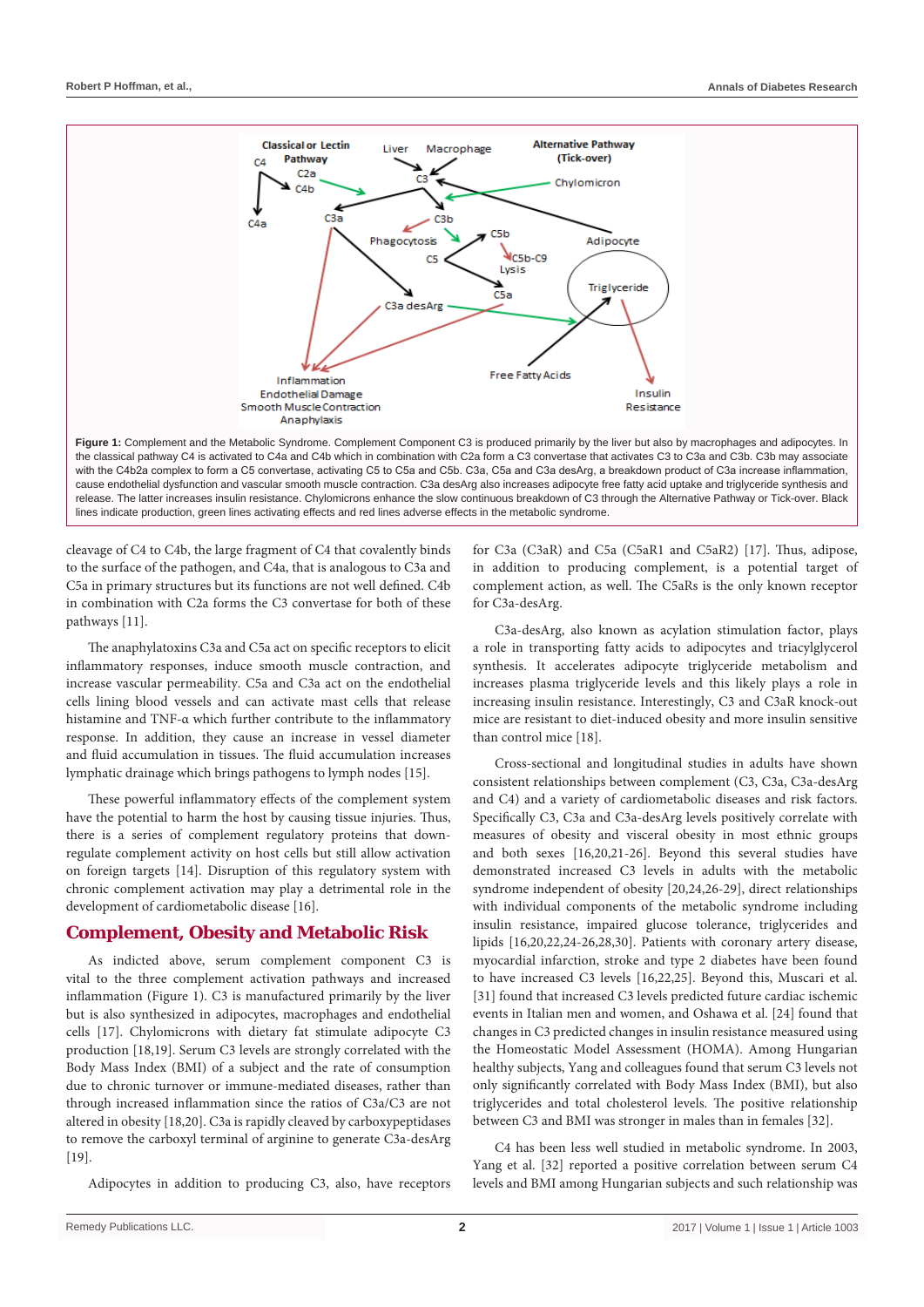independent of C3 in regression analyses. Subsequently, Nilsson et al. [20] found significant positive relationships of serum C4 levels to BMI, waist-to-hip ratio, subcutaneous and visceral adipose, blood pressure, cholesterol, and triglycerides, and a negative relationship to High Density Lipoprotein Levels (HDL). Oshawa et al. [24] found significant relationships to BMI, triglycerides, and Low Density Lipoprotein Levels (LDL).

The C4 gene is located on chromosome 6 and there is significant copy number variation among different human subjects. Studies in African-Americans, Asian Indians and Caucasians demonstrate a consistent direct correlation between C4 gene copy number and plasma C4 concentrations [33,34]. Low copy number is associated with decreased serum C4 levels [32,35,36] and increased risk of autoimmune disease including lupus, rheumatoid arthritis, dermatomyositis and possibly type 1 diabetes [37-41].

Associations between C4 gene copy number variation and cardiovascular risk have not been investigated in depth but C4 copy number has been associated with longevity. Different forms of C4 (acidic (C4A), basic (C4B), long (C4L) and short (C4S)) also exist and there is copy number variation for each. Low C4B copy number has been shown to be associated with increased cardiovascular risk in several studies [42-47] and decreased longevity in Hungarian subjects [48,49] and Icelandic smokers [42] while decreased C4L is associated with increased longevity in Germans [50].

#### **Summary**

Many studies on the relationship between complement and metabolic syndrome and its outcomes in humans are cross-sectional and thus do not prove causation although at least two longitudinal studies suggest increased C3 levels predict future adverse events.

Pathophysiologically, there are clear mechanisms by which chronic complement activation could lead to the metabolic syndrome, type 2 diabetes, and cardiovascular disease. In addition, genetic studies suggest that C3 polymorphisms and C4 copy number variations may predispose individuals to increased metabolic and cardiovascular risk. Large scale longitudinal studies are needed to prove these relationships. These could lead to the development of new therapies that might decrease complement activation in high risk individuals and decrease their future cardiovascular risk.

There is growing evidence that adult cardiovascular disease has its origins in childhood and adolescents [51]. There are a few studies that investigated associations between cardiovascular risk and complement in this age group. Wamba et al. [52], in Chinese pediatric subjects, found increased C3a-desArg levels which correlated with cholesterol, LDL, and glucose in both sexes, and with insulin and HOMA in males. Levels were specifically increased in adolescents with the metabolic syndrome. Wei et al. [53] in a large population based study of 6-18 year olds found increasing levels of C3 with increasing BMI and an increasing number of metabolic syndrome components within each BMI category.

## **C3 and C4 Genetics**

The C3 gene is on the short arm of chromosome 19 and several polymorphisms have been described. There are two major phenotypic variants of C3 proteins: the F-variant that travels faster and the S-variant that travels slower in an immunofixation gel based on electric charge differences of these two protein molecules. The molecular basis for such Fast to Slow (F vs. S) phenotypic variation is due to a cytosine to guanine DNA polymorphism that leads to a glycine to arginine change at amino acid residue 102 (G102R) [54]. Phillips et al. [55] found that patients with metabolic syndrome had specific polymorphisms present at the following locations rs11569562, rs2250656, rs1047286, and rs2230199. Multivariate modeling revealed that only the first two were significant. Interestingly both are in the intron of the C3 gene and both the adenine (A)/A and A/guanine (G) genotypes are associated with increased C3 production [55,56]. Phenotype subjects with A/A or A/G alleles at rs11596562 had higher triglyceride, insulin, and c-peptide and lower HDL than subjects with two G alleles. The rs2250656 polymorphism subjects with A/A or A/G had increased BMI, abdominal obesity, and lower HDL and insulin sensitivity compared to those with G/G genotype.

#### **References**

- 1. [Ahmad I, M Zhan, M Miller. High prevalence of C-reactive protein](https://www.ncbi.nlm.nih.gov/pubmed/15832099)  [elevation with normal triglycerides \(100-149 mg/dL\): are triglyceride levels](https://www.ncbi.nlm.nih.gov/pubmed/15832099)  [below 100 mg/dL more optimal in coronary heart disease risk assessment?.](https://www.ncbi.nlm.nih.gov/pubmed/15832099)  [Am J Med Sci. 2005;329\(4\):173-7.](https://www.ncbi.nlm.nih.gov/pubmed/15832099)
- 2. [Albert MA, Glynn RJ, Buring J, Ridker PM. C-reactive protein levels](https://www.ncbi.nlm.nih.gov/pubmed/15135696)  [among women of various ethnic groups living in the United States \(from](https://www.ncbi.nlm.nih.gov/pubmed/15135696)  [the Women's Health Study\). Am J Cardiol. 2004;93\(10\):1238-42.](https://www.ncbi.nlm.nih.gov/pubmed/15135696)
- 3. [Dali-Youcef N, Mecili M, Ricci R, Andrès E. Metabolic inflammation:](https://www.ncbi.nlm.nih.gov/pubmed/22834949)  [connecting obesity and insulin resistance. Ann Med. 2013;45\(3\):242-53.](https://www.ncbi.nlm.nih.gov/pubmed/22834949)
- 4. [Engelsen CD, Koekkoek SP, Gorter KJ, Donk MVD, Salomé PL, Rutten](https://cardiab.biomedcentral.com/articles/10.1186/1475-2840-11-25)  [GE. High-sensitivity C-reactive protein to detect metabolic syndrome in a](https://cardiab.biomedcentral.com/articles/10.1186/1475-2840-11-25)  [centrally obese population: a cross-sectional analysis. Cardiovasc Diabetol.](https://cardiab.biomedcentral.com/articles/10.1186/1475-2840-11-25)  [2012;11:25.](https://cardiab.biomedcentral.com/articles/10.1186/1475-2840-11-25)
- 5. [Albert MA, Glynn RJ, Ridker PM. Effect of physical activity on serum](https://www.ncbi.nlm.nih.gov/pubmed/14715354)  [C-reactive protein. Am J Cardiol. 2004;93\(2\):221-5.](https://www.ncbi.nlm.nih.gov/pubmed/14715354)
- 6. Albert MA, Ridker PM. Inflammatory biomarkers in African Americans: a potential link to accelerated atherosclerosis. Rev Cardiovasc Med. 2004;5:S22-7.
- 7. [Carlsson AC, Östgren CJ, Nystrom FH, Länne T, Jennersjö P, Larsson A,](https://www.ncbi.nlm.nih.gov/pmc/articles/PMC4770690/)  [et al. Association of soluble tumor necrosis factor receptors 1 and 2 with](https://www.ncbi.nlm.nih.gov/pmc/articles/PMC4770690/)  [nephropathy, cardiovascular events, and total mortality in type 2 diabetes.](https://www.ncbi.nlm.nih.gov/pmc/articles/PMC4770690/)  [Cardiovasc Diabetol. 2016;15:40.](https://www.ncbi.nlm.nih.gov/pmc/articles/PMC4770690/)
- 8. [Lee S, Kim IT, Park HB, Hyun YK, Kim YJ, Song SO, et al. High-sensitivity](https://www.ncbi.nlm.nih.gov/pubmed/22022185)  [C-reactive protein can predict major adverse cardiovascular events in](https://www.ncbi.nlm.nih.gov/pubmed/22022185)  [Korean patients with type 2 diabetes. J Korean Med Sci. 2011;26\(10\):1322-](https://www.ncbi.nlm.nih.gov/pubmed/22022185) [7.](https://www.ncbi.nlm.nih.gov/pubmed/22022185)
- 9. [Möhlenkamp S, Lehmann N, Moebus S, Schmermund A, Dragano N,](https://www.ncbi.nlm.nih.gov/pubmed/21435514)  [Stang A, et al. Quantification of coronary atherosclerosis and inflammation](https://www.ncbi.nlm.nih.gov/pubmed/21435514)  [to predict coronary events and all-cause mortality. J Am Coll Cardiol.](https://www.ncbi.nlm.nih.gov/pubmed/21435514)   $2011:57(13):1455-64.$
- 10. [Tayefi M, Tajfard M, Saffar S, Hanachi P, Amirabadizadeh AR, Esmaeily](https://www.ncbi.nlm.nih.gov/pubmed/28241960)  [H, et al. hs-CRP is strongly associated with coronary heart disease \(CHD\):](https://www.ncbi.nlm.nih.gov/pubmed/28241960)  [A data mining approach using decision tree algorithm. Comput Methods](https://www.ncbi.nlm.nih.gov/pubmed/28241960)  [Programs Biomed. 2017;141:105-9.](https://www.ncbi.nlm.nih.gov/pubmed/28241960)
- 11. [Ricklin D, Reis ES, Lambris JD. Complement in disease: a defence system](https://www.ncbi.nlm.nih.gov/pubmed/27211870)  [turning offensive. Nat Rev Nephrol. 2016;12\(7\):383-401.](https://www.ncbi.nlm.nih.gov/pubmed/27211870)
- 12. [Ghebrehiwet B. The complement system: an evolution in progress.](https://www.ncbi.nlm.nih.gov/pmc/articles/PMC5155499/)  [F1000Res. 2016;5:2840.](https://www.ncbi.nlm.nih.gov/pmc/articles/PMC5155499/)
- 13. [Barnum SR. Complement: A primer for the coming therapeutic revolution.](https://www.ncbi.nlm.nih.gov/pubmed/27914981)  [Pharmacol Ther. 2017;172:63-72.](https://www.ncbi.nlm.nih.gov/pubmed/27914981)
- 14. [Noris M, Remuzzi G. Overview of complement activation and regulation.](https://www.ncbi.nlm.nih.gov/pubmed/24161035)  [Semin Nephrol. 2013;33\(6\);479-92.](https://www.ncbi.nlm.nih.gov/pubmed/24161035)
- 15. [Janeway CA Jr, Travers P, Walport M, Shlomchik MJ. The complement](https://www.ncbi.nlm.nih.gov/books/NBK27100/)  [system and innate immunity. New York: Garland Science, USA; 2001.](https://www.ncbi.nlm.nih.gov/books/NBK27100/)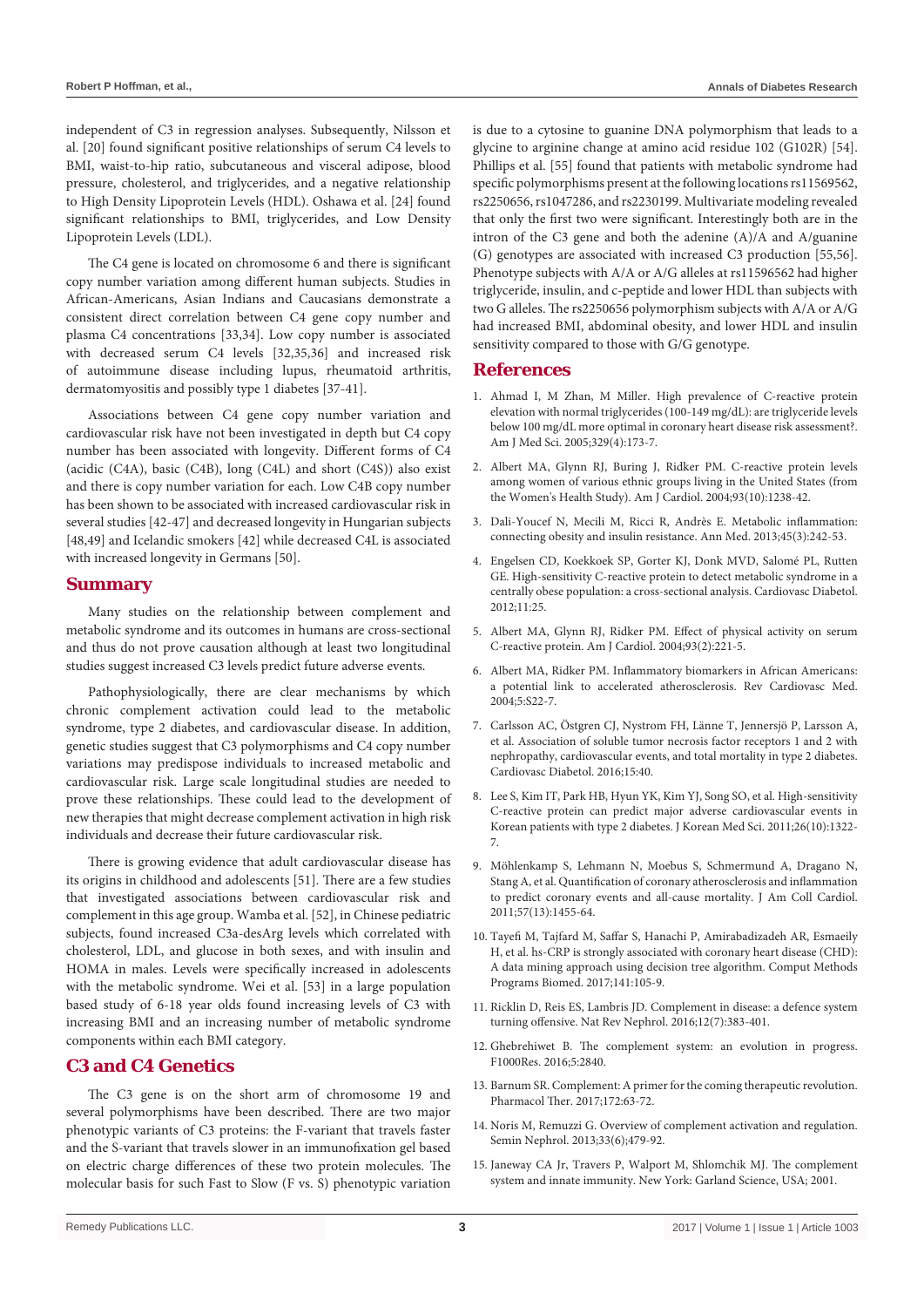- 16. [Koistinen HA, Koivisto VA, Ebeling P. Serum complement protein C3](http://www.sciencedirect.com/science/article/pii/S0953620599000643)  [concentration is elevated in insulin resistance in obese men. Eur J Intern](http://www.sciencedirect.com/science/article/pii/S0953620599000643)  [Med. 2000;11\(1\):21-6.](http://www.sciencedirect.com/science/article/pii/S0953620599000643)
- 17. [Hertle E, Stehouwer CD, van Greevenbroek MM. The complement system](https://www.ncbi.nlm.nih.gov/pubmed/25017306)  [in human cardiometabolic disease. Mol Immunol. 2014;61\(2\):135-48.](https://www.ncbi.nlm.nih.gov/pubmed/25017306)
- 18. [Barbu A, Hamad OA, Lind L, Ekdahl KN, Nilsson B. The role of complement](https://www.ncbi.nlm.nih.gov/pubmed/25746915)  [factor C3 in lipid metabolism. Mol Immunol. 2015;67\(1\):101-7.](https://www.ncbi.nlm.nih.gov/pubmed/25746915)
- 19. [Onat A, Can G, Rezvani R, Cianflone K. Complement C3 and cleavage](https://www.ncbi.nlm.nih.gov/pubmed/21419112)  [products in cardiometabolic risk. Clin Chim Acta. 2011;412\(13-14\):1171-](https://www.ncbi.nlm.nih.gov/pubmed/21419112) [9.](https://www.ncbi.nlm.nih.gov/pubmed/21419112)
- 20. [Nilsson B, Hamad OA, Ahlström H, Kullberg J, Johansson L, Lindhagen](https://www.ncbi.nlm.nih.gov/pubmed/24754458)  [L, et al. C3 and C4 are strongly related to adipose tissue variables and](https://www.ncbi.nlm.nih.gov/pubmed/24754458)  [cardiovascular risk factors. Eur J Clin Invest. 2014;44\(6\):587-96.](https://www.ncbi.nlm.nih.gov/pubmed/24754458)
- 21. [Ajjan R, Carter AM, Somani R, Kain K, Grant PJ. Ethnic differences in](https://www.ncbi.nlm.nih.gov/pubmed/17408409)  [cardiovascular risk factors in healthy Caucasian and South Asian individuals](https://www.ncbi.nlm.nih.gov/pubmed/17408409)  [with the metabolic syndrome. J Thromb Haemost. 2007;5\(4\):754-60.](https://www.ncbi.nlm.nih.gov/pubmed/17408409)
- 22. [Ajjan R, Grant PJ, Futers TS, Brown JM, Cymbalista CM, Boothby M, et](https://www.ncbi.nlm.nih.gov/pubmed/16363249)  [al. Complement C3 and C-reactive protein levels in patients with stable](https://www.ncbi.nlm.nih.gov/pubmed/16363249)  [coronary artery disease. Thromb Haemost. 2005;94\(5\):1048-53.](https://www.ncbi.nlm.nih.gov/pubmed/16363249)
- 23. [Hernández-Mijares A, Bañuls C, Bellod L, Jover A, Solá E, Morillas C, et](https://www.ncbi.nlm.nih.gov/pubmed/21985442)  [al. Effect of weight loss on C3 and C4 components of complement in obese](https://www.ncbi.nlm.nih.gov/pubmed/21985442)  [patients. Eur J Clin Invest. 2012;42\(5\):503-9.](https://www.ncbi.nlm.nih.gov/pubmed/21985442)
- 24. [Ohsawa I, Inoshita H, Ishii M, Kusaba G, Sato N, Mano S, et al. Metabolic](https://www.ncbi.nlm.nih.gov/pubmed/20333766)  [impact on serum levels of complement component 3 in Japanese patients.](https://www.ncbi.nlm.nih.gov/pubmed/20333766)  [J Clin Lab Anal. 2010;24\(2\):113-8.](https://www.ncbi.nlm.nih.gov/pubmed/20333766)
- 25. [Onat A, Uzunlar B, Hergenç G, Yazici M, Sari I, Uyarel H, et al. Cross](https://www.ncbi.nlm.nih.gov/labs/articles/15487975/)[sectional study of complement C3 as a coronary risk factor among men](https://www.ncbi.nlm.nih.gov/labs/articles/15487975/)  [and women. Clin Sci. 2005;108\(2\):129-35.](https://www.ncbi.nlm.nih.gov/labs/articles/15487975/)
- 26. [Phillips CM, Kesse-Guyot E, Ahluwalia N, McManus R, Hercberg S,](https://www.ncbi.nlm.nih.gov/pubmed/22138144)  [Lairon D, et al. Dietary fat, abdominal obesity and smoking modulate the](https://www.ncbi.nlm.nih.gov/pubmed/22138144)  [relationship between plasma complement component 3 concentrations](https://www.ncbi.nlm.nih.gov/pubmed/22138144)  [and metabolic syndrome risk. Atherosclerosis. 2012;220\(2\):513-9.](https://www.ncbi.nlm.nih.gov/pubmed/22138144)
- 27. [Onat A, Hergenc G, Can G, Kaya Z, Yuksel H. Serum complement C3: a](http://www.sciencedirect.com/science/article/pii/S0026049509003801)  [determinant of cardiometabolic risk, additive to the metabolic syndrome,](http://www.sciencedirect.com/science/article/pii/S0026049509003801)  [in middle-aged population. Metabolism. 2010;59\(5\):628-34.](http://www.sciencedirect.com/science/article/pii/S0026049509003801)
- 28. [van Oostrom AJ, Alipour A, Plokker TW, Sniderman AD, Cabezas MC.](https://www.ncbi.nlm.nih.gov/pubmed/16488421)  [The metabolic syndrome in relation to complement component 3 and](https://www.ncbi.nlm.nih.gov/pubmed/16488421)  [postprandial lipemia in patients from an outpatient lipid clinic and healthy](https://www.ncbi.nlm.nih.gov/pubmed/16488421)  [volunteers. Atherosclerosis. 2007;190\(1\):167-73.](https://www.ncbi.nlm.nih.gov/pubmed/16488421)
- 29. [Vidigal Fde C, Ribeiro AQ, Babio N, Salas-Salvadó J, Bressan J.](https://www.ncbi.nlm.nih.gov/pubmed/25717347)  [Prevalence of metabolic syndrome and pre-metabolic syndrome in health](https://www.ncbi.nlm.nih.gov/pubmed/25717347)  [professionals: LATINMETS Brazil study. Diabetol Metab Syndr. 2015;7:6.](https://www.ncbi.nlm.nih.gov/pubmed/25717347)
- 30. [Koistinen HA, Vidal H, Karonen SL, Dusserre E, Vallier P, Koivisto VA, et](https://www.ncbi.nlm.nih.gov/pubmed/11397716)  [al. Plasma acylation stimulating protein concentration and subcutaneous](https://www.ncbi.nlm.nih.gov/pubmed/11397716)  [adipose tissue C3 mRNA expression in nondiabetic and type 2 diabetic](https://www.ncbi.nlm.nih.gov/pubmed/11397716)  [men. Arterioscler Thromb Vasc Biol. 2001;21\(6\):1034-9.](https://www.ncbi.nlm.nih.gov/pubmed/11397716)
- 31. [Muscari A, Bozzoli C, Puddu GM, Sangiorgi Z, Dormi A, Rovinetti C, et al.](https://www.ncbi.nlm.nih.gov/pubmed/7709948)  [Association of serum C3 levels with the risk of myocardial infarction. Am](https://www.ncbi.nlm.nih.gov/pubmed/7709948)  [J Med. 1995;98\(4\):357-64.](https://www.ncbi.nlm.nih.gov/pubmed/7709948)
- 32. [Yang Y, Chung EK, Zhou B, Blanchong CA, Yu CY, Füst G, et al. Diversity](https://www.ncbi.nlm.nih.gov/pubmed/12928427)  [in intrinsic strengths of the human complement system: serum C4 protein](https://www.ncbi.nlm.nih.gov/pubmed/12928427)  [concentrations correlate with C4 gene size and polygenic variations,](https://www.ncbi.nlm.nih.gov/pubmed/12928427)  [hemolytic activities, and body mass index. J Immunol. 2003;171\(5\):2734-](https://www.ncbi.nlm.nih.gov/pubmed/12928427) [45.](https://www.ncbi.nlm.nih.gov/pubmed/12928427)
- 33. [Chung EK, Wu YL, Yang Y, Zhou B, Yu CY. Human complement](https://www.ncbi.nlm.nih.gov/pubmed/18432942)  [components C4A and C4B genetic diversities: complex genotypes and](https://www.ncbi.nlm.nih.gov/pubmed/18432942)  [phenotypes. Curr Protoc Immunol. 2005.](https://www.ncbi.nlm.nih.gov/pubmed/18432942)
- 34. [Chung EK, Yang Y, Rupert KL, Jones KN, Rennebohm RM, Blanchong](https://www.ncbi.nlm.nih.gov/pmc/articles/PMC378538/)

[CM, et al. Determining the one, two, three, or four long and short loci of](https://www.ncbi.nlm.nih.gov/pmc/articles/PMC378538/)  [human complement C4 in a major histocompatibility complex haplotype](https://www.ncbi.nlm.nih.gov/pmc/articles/PMC378538/)  [encoding C4A or C4B proteins. Am J Hum Genet. 2002;71\(4\):810-22.](https://www.ncbi.nlm.nih.gov/pmc/articles/PMC378538/)

- 35. [Margery-Muir AA, Wetherall JD, Castley AS, Hew M, Whidborne](https://www.ncbi.nlm.nih.gov/pubmed/24757030)  [RS, Mallon DF, et al. Establishment of gene copy number-specific](https://www.ncbi.nlm.nih.gov/pubmed/24757030)  [normal ranges for serum C4 and its utility for interpretation in patients](https://www.ncbi.nlm.nih.gov/pubmed/24757030)  [with chronically low serum C4 concentrations. Arthritis Rheumatol.](https://www.ncbi.nlm.nih.gov/pubmed/24757030)  [2014;66\(9\):2512-20.](https://www.ncbi.nlm.nih.gov/pubmed/24757030)
- 36. [Saxena K, Kitzmiller KJ, Wu YL, Zhou B, Esack N, Hiremath L, et al.](https://www.ncbi.nlm.nih.gov/pubmed/19135723)  [Great genotypic and phenotypic diversities associated with copy-number](https://www.ncbi.nlm.nih.gov/pubmed/19135723)  [variations of complement C4 and RP-C4-CYP21-TNX \(RCCX\) modules:](https://www.ncbi.nlm.nih.gov/pubmed/19135723)  [a comparison of Asian-Indian and European American populations. Mol](https://www.ncbi.nlm.nih.gov/pubmed/19135723)  [Immunol. 2009;46\(7\):1289-303.](https://www.ncbi.nlm.nih.gov/pubmed/19135723)
- 37. [Rigby WF, Wu YL, Zan M, Zhou B, Rosengren S, Carlson C, et al. Increased](https://www.ncbi.nlm.nih.gov/pubmed/22076784)  [frequency of complement C4B deficiency in rheumatoid arthritis. Arthritis](https://www.ncbi.nlm.nih.gov/pubmed/22076784)  [Rheum. 2012;64\(5\):1338-44.](https://www.ncbi.nlm.nih.gov/pubmed/22076784)
- 38. [Wu YL, Hauptmann G, Viguier M, Yu CY. Molecular basis of complete](https://www.ncbi.nlm.nih.gov/pubmed/19279649)  [complement C4 deficiency in two North-African families with systemic](https://www.ncbi.nlm.nih.gov/pubmed/19279649)  [lupus erythematosus. Genes Immun. 2009;10\(5\):433-45.](https://www.ncbi.nlm.nih.gov/pubmed/19279649)
- 39. [Kingery SE, Wu YL, Zhou B, Hoffman RP, Yu CY. Gene CNVs and](https://www.ncbi.nlm.nih.gov/pubmed/22151770)  [protein levels of complement C4A and C4B as novel biomarkers for partial](https://www.ncbi.nlm.nih.gov/pubmed/22151770)  [disease remissions in new-onset type 1 diabetes patients. Pediatr Diabetes.](https://www.ncbi.nlm.nih.gov/pubmed/22151770)  [2012;13\(5\):408-18.](https://www.ncbi.nlm.nih.gov/pubmed/22151770)
- 40. [Yang Y, Chung EK, Wu YL, Savelli SL, Nagaraja HN, Zhou B, et al. Gene](https://www.ncbi.nlm.nih.gov/pubmed/17503323)  [copy-number variation and associated polymorphisms of complement](https://www.ncbi.nlm.nih.gov/pubmed/17503323)  [component C4 in human systemic lupus erythematosus \(SLE\): low copy](https://www.ncbi.nlm.nih.gov/pubmed/17503323)  [number is a risk factor for and high copy number is a protective factor](https://www.ncbi.nlm.nih.gov/pubmed/17503323)  [against SLE susceptibility in European Americans. Am J Hum Genet.](https://www.ncbi.nlm.nih.gov/pubmed/17503323)  [2007;80\(6\):1037-54.](https://www.ncbi.nlm.nih.gov/pubmed/17503323)
- 41. [Lintner KE, Wu YL, Yang Y, Spencer CH, Hauptmann G, Hebert LA, et](https://www.ncbi.nlm.nih.gov/pubmed/26913032)  [al. Early Components of the Complement Classical Activation Pathway in](https://www.ncbi.nlm.nih.gov/pubmed/26913032)  [Human Systemic Autoimmune Diseases. Front Immunol. 2016;7:36.](https://www.ncbi.nlm.nih.gov/pubmed/26913032)
- 42. [Arason GJ, Kramer J, Blaskó B, Kolka R, Thorbjornsdottir P, Einarsdóttir](https://www.ncbi.nlm.nih.gov/pubmed/17425651?dopt=Abstract)  [K, et al. Smoking and a complement gene polymorphism interact in](https://www.ncbi.nlm.nih.gov/pubmed/17425651?dopt=Abstract)  [promoting cardiovascular disease morbidity and mortality. Clin Exp](https://www.ncbi.nlm.nih.gov/pubmed/17425651?dopt=Abstract)  [Immunol. 2007;149\(1\):132-8.](https://www.ncbi.nlm.nih.gov/pubmed/17425651?dopt=Abstract)
- 43. [Blaskó B, Kolka R, Thorbjornsdottir P, Sigurdarson ST, Sigurdsson G,](https://www.ncbi.nlm.nih.gov/pubmed/18032375)  [Rónai Z, et al. Low complement C4B gene copy number predicts short-term](https://www.ncbi.nlm.nih.gov/pubmed/18032375)  [mortality after acute myocardial infarction. Int Immunol. 2008;20\(1\):31-7.](https://www.ncbi.nlm.nih.gov/pubmed/18032375)
- 44. [Kramer J, Harcos P, Prohászka Z, Horváth L, Karádi I, Singh M, et al.](https://www.ncbi.nlm.nih.gov/pubmed/11062289)  [Frequencies of certain complement protein alleles and serum levels of](https://www.ncbi.nlm.nih.gov/pubmed/11062289)  [anti-heat-shock protein antibodies in cerebrovascular diseases. Stroke.](https://www.ncbi.nlm.nih.gov/pubmed/11062289)  [2000;31\(11\):2648-52.](https://www.ncbi.nlm.nih.gov/pubmed/11062289)
- 45. [Kramer J, Rajczy K, Hegyi L, Fülöp T, Mohácsi A, Mezei Z, et al. C4B\\*Q0](https://www.ncbi.nlm.nih.gov/pubmed/8086869)  [allotype as risk factor for myocardial infarction. BMJ. 1994;309\(6950\):313-](https://www.ncbi.nlm.nih.gov/pubmed/8086869) [4.](https://www.ncbi.nlm.nih.gov/pubmed/8086869)
- 46. [Mizuno H, Sato H, Sakata Y, Ohnishi Y, Hishida E, Kinjo K, et al. Impact](https://www.ncbi.nlm.nih.gov/pubmed/16054631)  [of atherosclerosis-related gene polymorphisms on mortality and recurrent](https://www.ncbi.nlm.nih.gov/pubmed/16054631)  [events after myocardial infarction. Atherosclerosis. 2006;185\(2\):400-5.](https://www.ncbi.nlm.nih.gov/pubmed/16054631)
- 47. [Szilágyi A, Fust G. Diseases associated with the low copy number of the](https://www.ncbi.nlm.nih.gov/pubmed/19287146)  [C4B gene encoding C4, the fourth component of complement. Cytogenet](https://www.ncbi.nlm.nih.gov/pubmed/19287146)  [Genome Res. 2008;123\(1-4\):118-30.](https://www.ncbi.nlm.nih.gov/pubmed/19287146)
- 48. [Arason GJ, Bödvarsson S, Sigurdarson ST, Sigurdsson G, Thorgeirsson](https://www.ncbi.nlm.nih.gov/labs/articles/15033778/)  [G, Gudmundsson S, et al. An age-associated decrease in the frequency](https://www.ncbi.nlm.nih.gov/labs/articles/15033778/)  [of C4B\\*Q0 indicates that null alleles of complement may affect health or](https://www.ncbi.nlm.nih.gov/labs/articles/15033778/)  [survival. Ann N Y Acad Sci. 2003;1010:496-9.](https://www.ncbi.nlm.nih.gov/labs/articles/15033778/)
- 49. [Kramer J, Rajczy K, Füst G. Low incidence of null alleles of the fourth](https://www.ncbi.nlm.nih.gov/pubmed/2714841)  [component of complement \(C4\) in elderly people. Immunol Lett.](https://www.ncbi.nlm.nih.gov/pubmed/2714841)  [1989;20\(1\):83-5.](https://www.ncbi.nlm.nih.gov/pubmed/2714841)